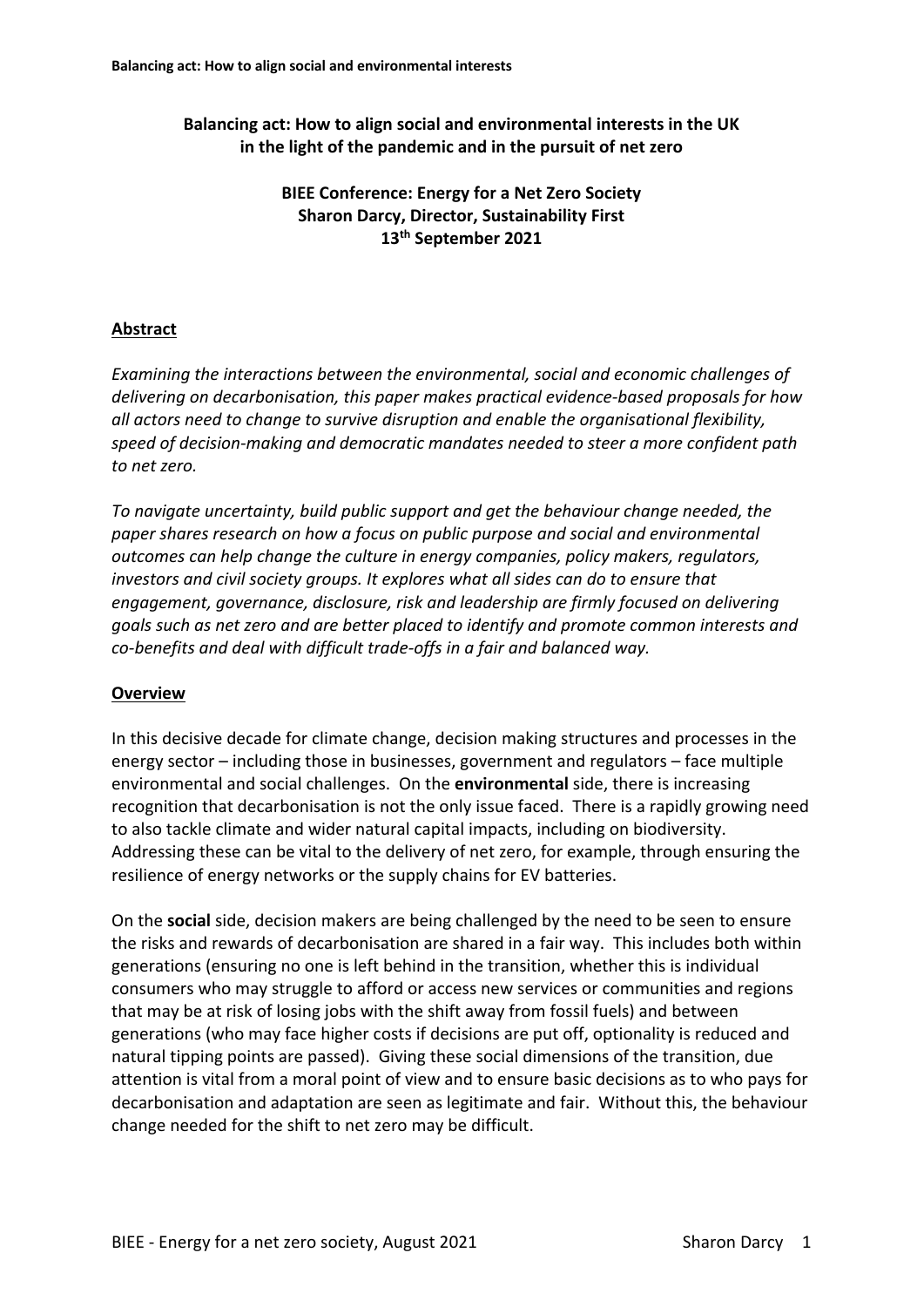The **pandemic**, by exacerbating and extending social inequalities, has made this challenge more acute, both in terms of the pressing need to use limited bandwidth to tackle shortterm vulnerabilities but also in terms of addressing longer-term issues (including higher levels of public debt leading to ongoing pressure to reduce expenditure). However, Covid-19 has also pointed to how, when there is a clear and agreed need, government can rapidly unlock investment at scale and can facilitate mass behaviour change.

The pandemic is clearly not the only other social challenge – and opportunity - that energy actors face in the coming decade. The redesign of the energy system is also a key part of the **fourth industrial revolution**. Whilst AI and big data have the potential to create smarter ways of delivering and using energy, they can also lead to new winners and losers, and have the potential to lead to structural changes in employment and increased job insecurity for many energy consumers and communities.

These points, plus related Brexit impacts, add to the **complex environmental, social and economic background** against which decision making for net zero needs to take place. Taken together, these issues point to a deeply uncertain decade ahead. Unless they are addressed, social risks can amplify environmental risks – and vice versa.

Whilst there might be some common ground between different players, there can also be competing interests. **To deliver effective change, there needs to be greater focus on discovering common interests, maximising co-benefits and dealing with trade-offs in a fair way.**

Sustainability First's major **Fair for the Future Project** carried out an extensive three-year research programme with companies, regulators, policy makers and civil society groups in the energy, water and comms sectors to examine how, given this context, decision-makers in UK essential services can best balance different interests to deliver public value including, but not limited to, on net zero.

Our research indicates that given the **scale of the transition we are going through and the pace of change needed** in the energy sector but also across society to secure the behaviour change necessary, the **roles and responsibilities** of all actors – policy makers, regulators, companies, investors and civil society groups - will need to be recast.

Much important work is already looking at what this means for net zero from a technological point of view. However, far less attention has been paid to the changes in decision making processes needed to build **public support for change** and ensure these technical **solutions are acceptable, work in practice and survive the 'implementation challenge.'**

**Governance and institutional arrangements** will undermine net zero unless people sit at the heart of the solution. And companies will stay stuck in a compliance world focused on yesterdays' problems with a commodity/supply side mindset rather than transform into net zero service/adaptation providers.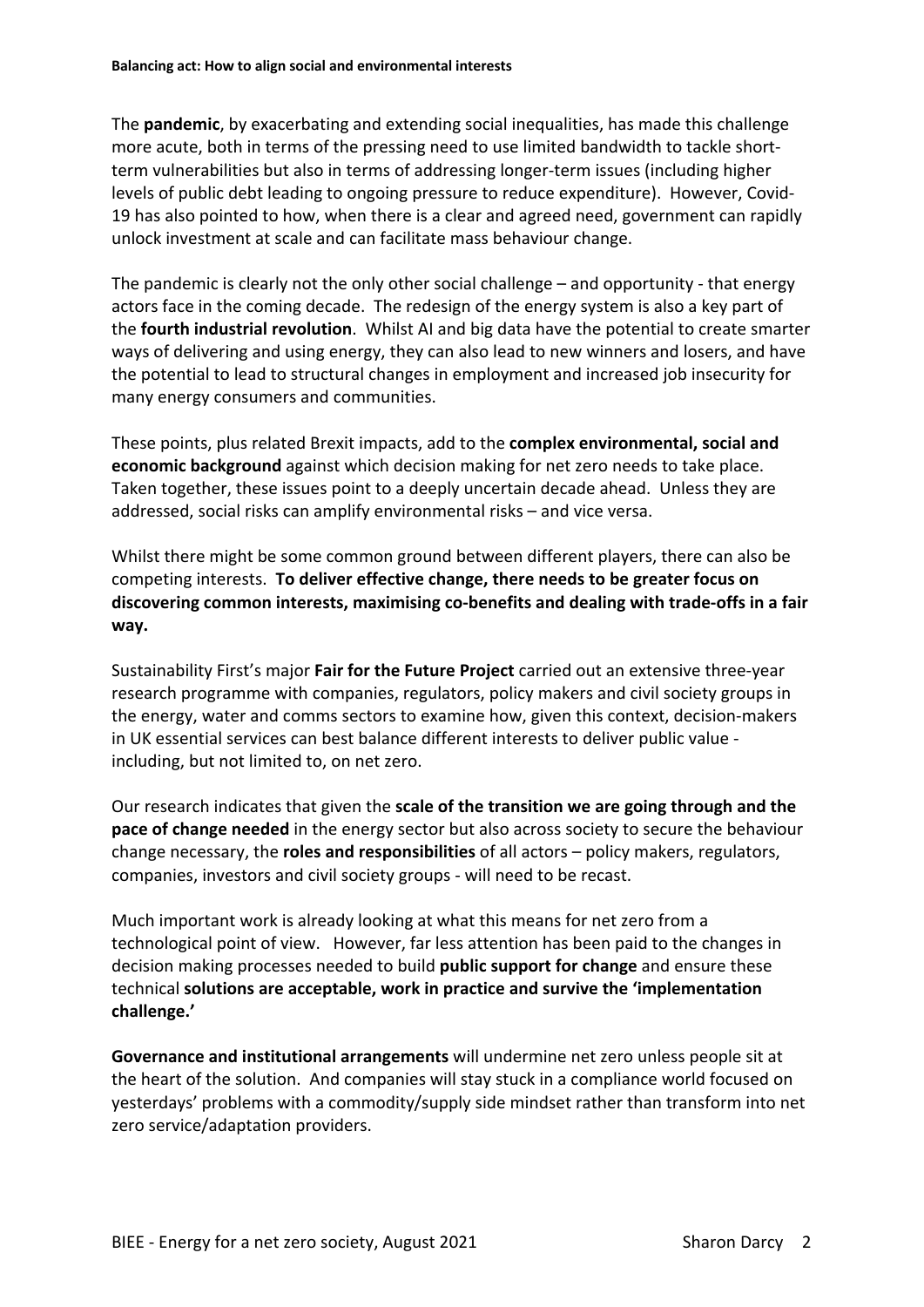Things are starting to change. Our research has shown how many companies are starting to put **public purpose** at the heart of their decision-making processes to enable this shift. If this is embedded in their strategies and across their organisations, this can help them work with their stakeholders (interna and external) so that they have a deeper understanding of how social and environmental risks can become material to their businesses and to take proactive action accordingly.<sup>1</sup> Companies which do this tend to be more forward facing, able to predict risks before they crystalise and respond to new challenges in a flexible way. If they can demonstrate that they have shifted their mindsets away from being purely compliance focused to take on board this wider perspective, they are better able to gain and crucially maintain through disruptive change - a licence to operate.

However, energy companies and other utilities don't operate in a vacuum. Unless **the policy and regulatory frameworks** in which they work also shift, it can be difficult for them to evolve in this way. Regulators and policy makers now also recognise the importance of flexible regulation and the benefits of a more adaptive approach. However, more dynamism is still needed to cope with disruption. This requires actively supporting the deep cultural shift needed to focus on desired outcomes and the behaviours that will help deliver these as we navigate uncertainty.

Policy makers and regulators need to s**tep back and fundamentally review existing approaches** – not just tinker around the edges. This means moving away from narrow shortterm econometric models and a series of winner takes all one shot games to new approaches which also take account of **values and principles**. Approaches which consider how outcomes are delivered over **multiple decision-making periods and across systems**. Approaches which engage people in fundamental decision making and consider **who pays for what – consumers or tax payers** - rather than just willingness to pay for a predetermined set of options. And which – when the 'game' isn't working – rather than seek diminishing returns and further entrench adversarial relations, considers changing the rules of the game.

In this new uncertain world, our research highlights that **engagement, relationships, governance, disclosure, reporting and metrics** all become more important in the decisionmaking tool kit. This may be a challenge for some energy economists. A challenge which requires them to give **behavioural and cultural approaches** far greater prominence in their work at the early design stage – not just as a 'bolt on' activity to the main business of regulation or a way of fine tuning an already agreed approach. To deliver net zero, this will require a truly **inter-disciplinary approach** where economists work far more closely with other social scientists including philosophers, sociologists, geographers, politicians, historians - and even artists – to creatively rethink social systems and develop approaches which have the ability to handle difficult ethical questions and trade-offs hard wired into them.

# **Methodology**

This paper summarises the findings of Sustainability First's '**Fair for the Future'** project (Phase 1 - 2018 to 2021).<sup>ii</sup> This project was established to help utilities better address the politics around fairness and the environment. Focused on the energy, water and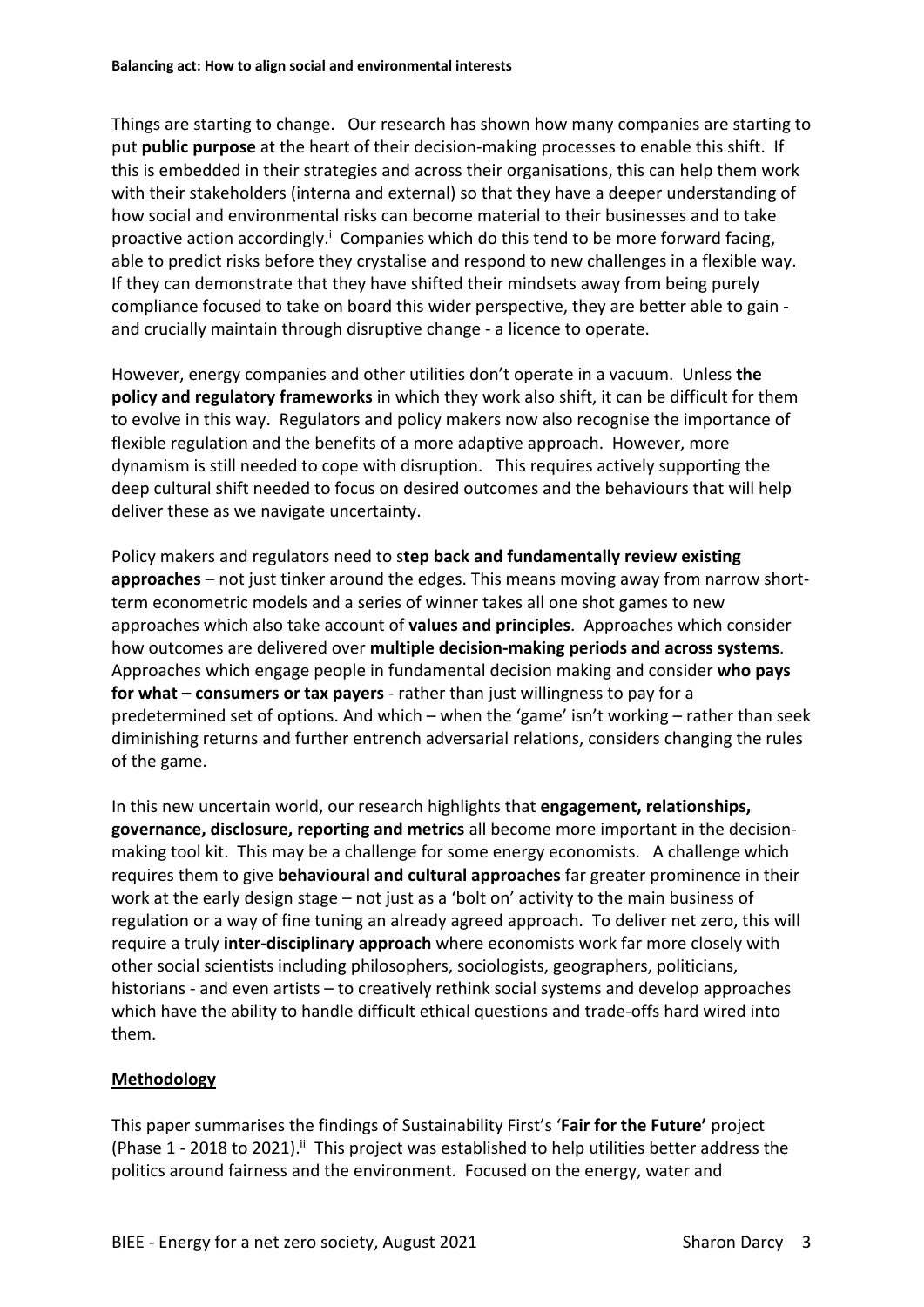communications sectors, it explored how companies can maintain a social contract with society through disruptive change and what a focus on purpose and public value means for companies, policy makers and regulators.

Key research included:

- 1. **Developing, testing and proving the concept of a 'Sustainable Licence to Operate' and what purposeful business means for the energy, water and communications sectors**: It's vital that if a company wants to use private capital to deliver public value, and to be seen as trusted and legitimate, it must be able to demonstrate that it is having a beneficial public impact and show leadership in this area. So what can utility companies themselves do to put public purpose into action? Following a literature review, we produced a strawman 'sustainable licence to operate' and **t**ested this with key stakeholders in four high-level all-day 'action research' workshops and against 18 case studies, including five deep-dives from outside the utilities sectors. We carried out primary qualitative research on how energy and other utility companies had embedded purpose in their organisations with 'talk into action' bilateral depth interviews and summarised all of this research in a 'How to guide' for companies on this issue. **iii**
- 2. **Delivering fairer social and environmental outcomes through a deeper understanding of political and regulatory risk**: published stimulus Discussion Paper on 'conventional' approaches to risk in terms of fairness and the environment.<sup>iv</sup> Undertook primary qualitative research on how companies and investors view social and environmental risk, including a round-table with utility investors.<sup>v</sup> This drew on a series of research notes and literature reviews on political and regulatory risk and: climate and the environment; the consumer / citizen lived experience; the media; and the role of civil society.<sup>vi</sup>
- **3. Identified what a 'Sustainable Licence to Operate' and the purposeful business agenda means for policy, regulatory and governance frameworks, relationships and business models**: commissioned Slaughter and May to provide a pro bono legal analysis of current legal and regulatory frameworks and duties and sustainability in the energy, water and communications sectors.<sup>vii</sup> Carried out literature review of sustainability metrics all actors can use to provide assurance that they are delivering on public interest outcomes.<sup>viii</sup> Building on this analysis, and following workshops on the role of stakeholder engagement and adaptive regulation, produced a final report on regulation for the future ix

#### **Results - Research findings relevant for energy companies**

Our work under the Fair for the Future project explored what needs to underpin purposeful businesses if they are to maximise their delivery of public value when delivering goals such as net zero. For the purposes of this paper, we use the following terminology:

*"A company's public purpose is the distinctive contribution that it makes to society and the environment in which it operates. It is what the company is there to do in terms of the impacts it has on its customers, citizens, communities and the environment and how these impacts create societal value."*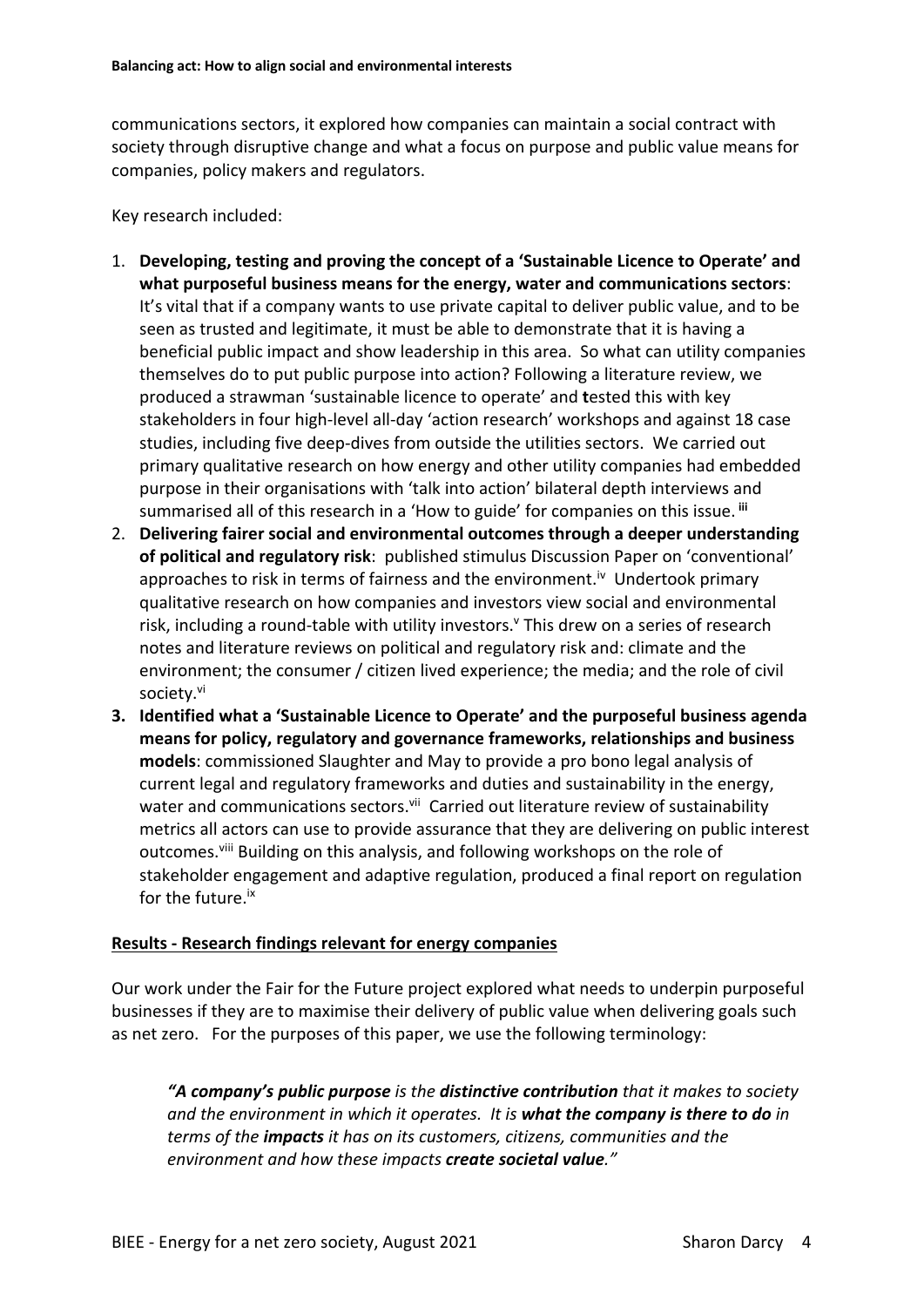Our research identified that a focus on corporate purpose is in a company's own interests:

- **Driving value creation**: Academic literature indicates that a focus on purpose can help businesses cope with technological change and withstand social, economic and environmental shocks (including but not limited to net zero)<sup>x</sup>, lead to innovation and more sustainable value creation<sup>xi</sup> and motivate and inspire teams by connecting culture and strategy;<sup>xii</sup>
- **Investor pressure:** Investors are increasingly interested in the Environmental, Social and Governance (ESG) factors that provide financial resilience and can drive value creation. Larry Fink, BlackRock's CEO's, latest letter, notes that there is now a clear 'sustainability premium.'<sup>xiii</sup> A focus on social purpose can provide assurance in this area;
- **Central to responsible business:** Social/public purpose is widely seen as a key way of ensuring businesses play a full and active role in delivering the UN Sustainable Development Goals (SDGs) and deliver a Social Return on Investment (SROI);
- **Legal requirement:** The Financial Reporting Council's 2018 Corporate Governance Code requires the boards of listed companies to '*establish the company's purpose, values and strategy, and satisfy itself that these and its culture are aligned. All directors must act*  with integrity, lead by example and promote the desired culture.<sup>'xiv</sup> The FRC is actively reviewing this area and giving it greater importance;
- **Attracting talent:** Millennials are increasingly looking to work in companies that are able to demonstrate their social and environmental impacts;
- **Regulatory pressure:** Ofwat has led the way in increasing regulatory focus on the role of company's in delivering public value. $x^2$  This requires more than a compliance approach. The Chair of GEMA has recently written to energy network company chairs to begin a conversation with them on governance and board leadership.<sup>xvi</sup>

A focus on purpose can also help deliver net zero and wider public value if it leads companies to focus on how to solve the problems of people and planet profitably – rather than from profiting from causing problems.<sup>xvii</sup>

Our research for the Fair for the Future project identified **four key themes that need to underpin a purposeful business that wants to deliver environmental goals such as net zero in a fair way**.

### **The research found that a purposeful business:**

- 1. Builds its public purpose on the firm foundations of **ongoing stakeholder**  engagement<sup>xviii</sup>. This means the company:
	- a. Has mechanisms to **identify strategic and local priorities for the area in which it operates** (as opposed to ad hoc research) – I.e. what is important from a customer / citizen / community / environmental point of view in terms of social value creation;
	- b. Develops **strategic partnerships and collaborations** with key external stakeholders (eg landowners, debt advice organisations etc ) for the delivery of social outcomes;
	- c. Understands what 'fair returns' look like from different stakeholders' points of view and what **fair risk / reward sharing** arrangements in new partnerships should look like.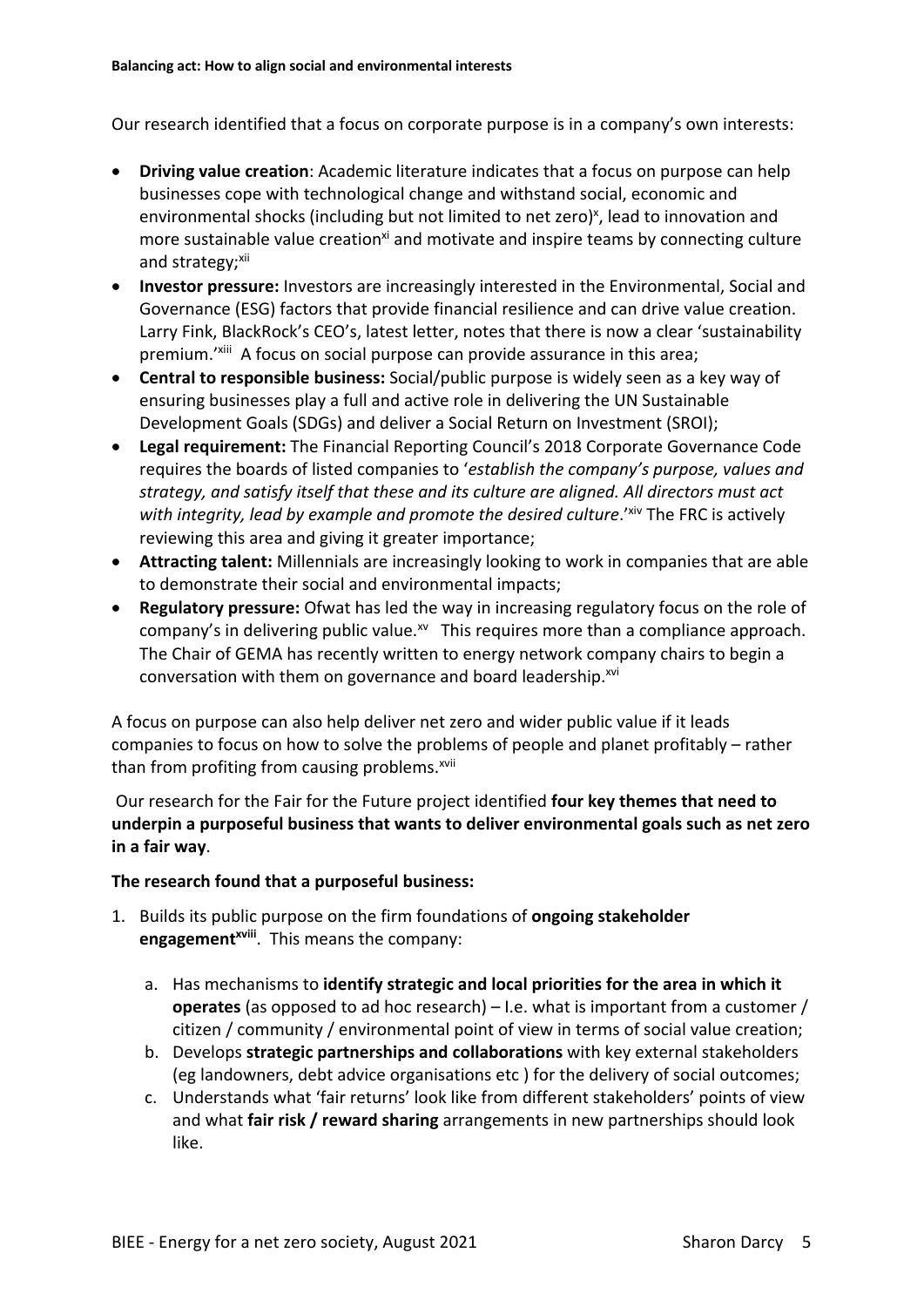Our research has found that meaningful engagement needs to be real and tangible, start from where people are rather than where decision makers would like them to be and be focused on key problems not existing engagement processes.

Our research examined how engagement can help identify **common interests and cobenefits and the stakeholder values** that can be crucial in dealing with difficult trade-offs.

To build social support for the low carbon transition, it is important that engagement is inclusive and involves the full and diverse range of those impacted. This necessitates taking an **approach that goes beyond consumers to also include citizens and communities**. Where appropriate, it also includes the need for co-creation of solutions; particularly at the local level in monopoly businesses.

Stakeholder engagement can provide foresight into how social and environmental risks become material in a company and the wider sector. If done well, it will **reshape governance** – not be a regulatory adjunct. And rather than just be used to determine a narrow view of **willingness to pay** for a pre-determined set of options, it can **set agendas and give people and communities a degree of agency in their delivery.**

- 2. Is able to **demonstrate how it is delivering its social purpose** and what social impacts it is having. This means the company:
	- a. **Measures its performance** against the **full range** of its different activities through **holistic reporting** (eg through reporting using the 'six capitals' approach, Social Returns on Investment etc);
	- b. Reports to all of its key stakeholders on its performance in delivering social value and has a **coherent narrative** around the impact it is having for its customers, communities and the environment that is meaningful to them;
	- c. Shows **leadership for itself and the sector** in terms of its positioning and strategy on social value.

Given the challenge companies can face in demonstrating that they are acting responsibly  $$ particularly given the millstone of history of, in some cases, past bad behaviour, poor performance and excess returns – and the proliferation of metrics, our 'Sustainability metrics' report examined the issue of reporting and the **Environmental, Social and Governance (ESG)** factors investors use through a specific utilities lens. These metrics are vital to help regulators identify genuine approaches to responsible business and to avoid purpose wash.

Improved disclosure of social, environmental and cultural metrics and the development of company specific **balanced scorecards** can provide **assurance** to key stakeholders that companies are acting responsibly. This can help forge a new social contract for the net zero age and help the sector break out of price review cycles; creating a more constructive environment and safe space for difficult conversations about distributional issues.

3. Ensures its **people and culture** are focused on delivering its social purpose. This means the company: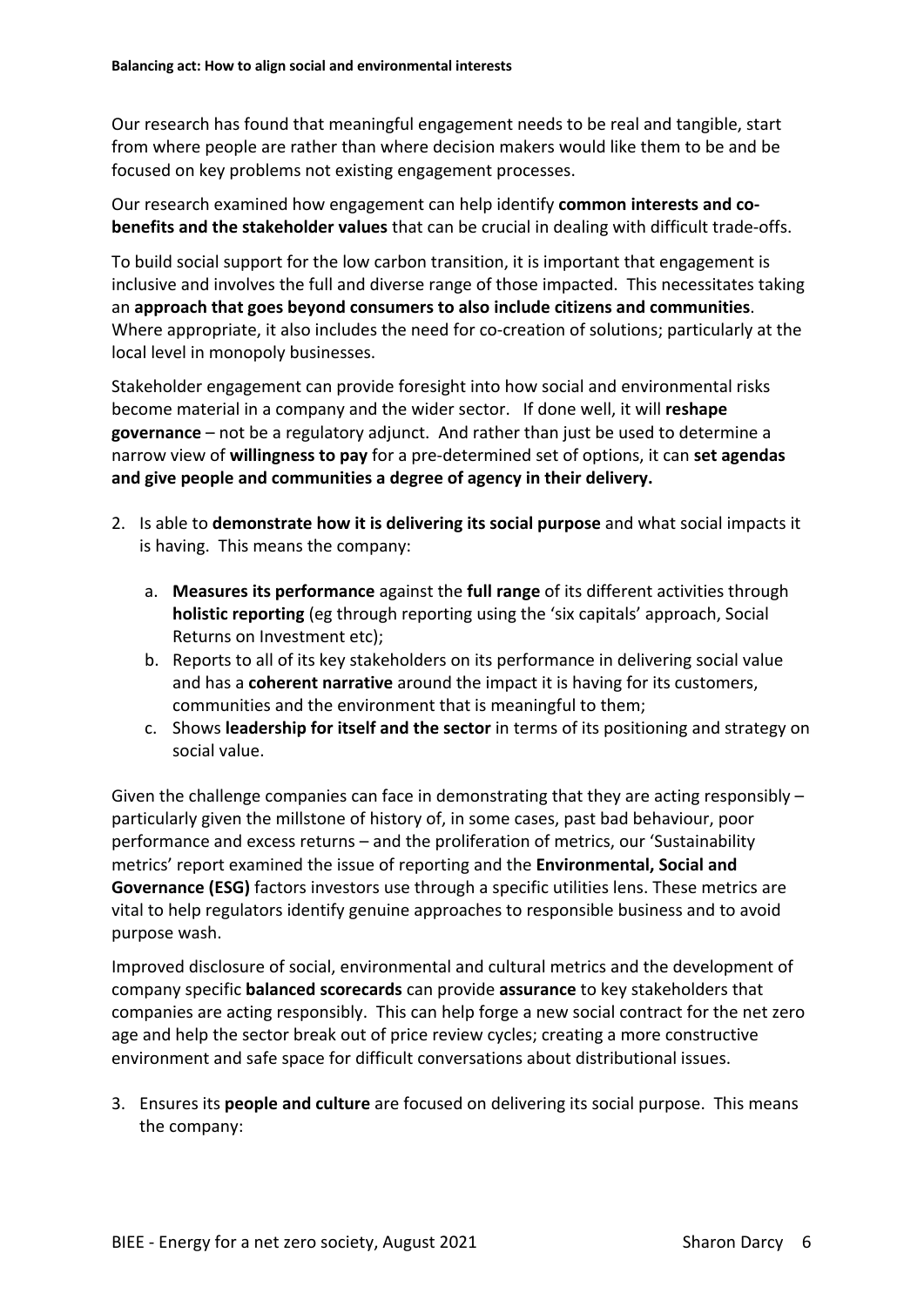- a. Develops its social **purpose and values** statements with its team so that they have a sense of ownership and understand their roles in their delivery;
- b. Ensures **recruitment, reward, retention and succession planning** are aligned with the delivery of the company's social purpose; and
- c. Opens itself up to **internal and external challenge** in terms of how effectively it is delivering on its social purpose.

Uncertainty requires a focus that goes above and beyond compliance to also consider how the culture in an organisation can help or hinder the delivery of wider social and environmental outcomes such as net zero. Greater focus is needed on **people, leadership and collaboration** to move from supply side solutions to a mindset which takes account of how infrastructure, markets and services are operated and to whose benefit.

- 4. **Integrates social purpose into its core strategy**. This means the company:
	- a. **Systematically** considers its social purpose and the social impacts it will have in its strategy development and in all key strategic decisions, particularly when these involve trade-offs;
	- b. Ensures an approach to social purpose is **embedded across the organisation** and does not nest this in one department or function (eg customer service or regulatory affairs); and
	- c. Pulls together intelligence on social impact from across the business into one place so that all sides have a **holistic and coherent evidence base** to inform their work and develop their narratives.

To examine how purpose can best be embedded in a company, we examined issues such as **the role of the company secretary** in putting corporate purpose into action<sup>xix</sup>. We then explored issues such as how utility companies really understood the social and environmental risks their businesses faced, the key factors driving these and how, if left unchecked, these could lead to regulatory risk and policy uncertainty. We reviewed utility company **approaches to risk and their risk appetite** for key social and environmental factors and produced a guide for company boards on risk and resilience<sup>xx</sup> and a risk framework for helping boards to navigate through Covid in a way that mirrors the values they aspire to.<sup>xxi</sup>

### **Results – Research findings relevant for energy policy makers and regulators**

Whilst there is a significant amount that companies need to do themselves to deliver public value in areas such as net zero, they clearly do not operate in a vacuum. The legal, policy and regulatory frameworks in which they operate can both help and hinder their ability to have a beneficial social and environmental impact.

Our research identified that getting the 'push and pull' dynamic between companies, government and regulators right is crucial if purpose is going to be put into practice. Moreover, genuinely purpose- led utilities offer the opportunity for a radically different more mature relationship between companies, citizens and regulators. This agenda can also foster 'the right kind of investors': committed to long-term UK investment delivering private and public value.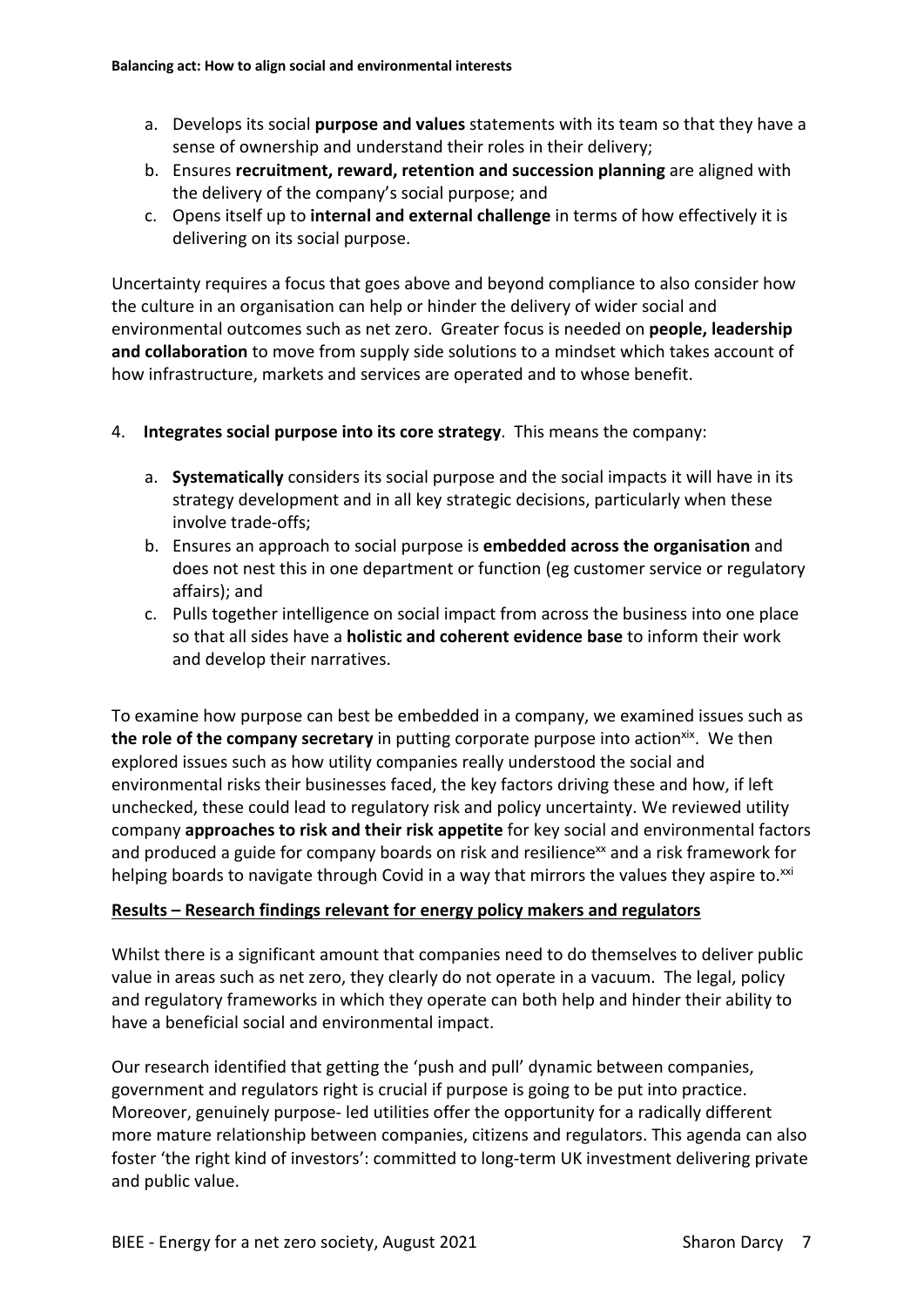The pro bono research carried out for us by Slaughter and May on **sustainability, law and regulation** in the utilities sector concluded that companies, regulators and policy makers already have a tremendous amount of **flexibility** in how terms of how they approach sustainability. The key question is often how to interpret, and then implement, change. In our view, this requires bravery on all sides. Legitimacy needs not only to be earned by companies, it needs to be enabled and promoted by regulators who in turn look to government and parliament for their ultimate legitimacy.

Building on this research, we produced a report on regulation for the future and the implications of public purpose for policy and regulation in utilities. This examined how regulation needs to adapt to get better focus on long-term issues and the needs of future generations and to take account of regional and local approaches and community views.

To navigate through these fast-moving waters, and to move away from the current adversarial relationships, we proposed that **government should fundamentally review its approach as to what it takes to develop a purposeful utility sector**. Our research concludes that **policy makers need to give clearer signals to regulators and companies on social and environmental issues**. Government needs to ensure that their asks of and **incentives to different regulators are more strategically joined up, and that major trade-offs** – e.g. intertemporally – **are not ducked**. This means, for example, **clarifying roles** so that there is collaboration to co- produce and then deliver a single agreed net zero pathway and climate adaptation plan.

Where government may not be central to the agenda (e.g. on issues other than net zero, fairness, adaptation and biodiversity), our report urged policy makers to step back and give the space for the major change which is needed on purpose and the surrounding issues in these areas.

There are two key areas, however, where our research indicates that government and regulators need to work more closely together and prioritise for attention. The first is around welfare. **A wider debate about fairness and utilities, and the balance between the welfare state and utility company support for vulnerability and deprivation, is urgently needed.** The second is around **local and regional issues**, given for example that climate and growth pressures –and energy sources – vary between regions. Government and regulators need to urgently address questions of how to interact/facilitate interaction with community and local/sub regional democratic process and with the place agenda.

**For regulation itself, the implications of the purpose agenda are wider**. Thirty years since the design of the current regulatory system, our research emphasises that a more fundamental rethink is necessary.

If the existing regulatory model is to be maintained, and in the absence of major institutional change, we concluded that a significant overhaul in how it is applied is required. Our research identified that comparative competition in monopoly activities, and the emphasis on customers rather than citizens and communities, has led to a focus on what can be measured and monetised. Although this has encompassed some elements of the wider social, environmental and economic outcomes that are needed for sustainable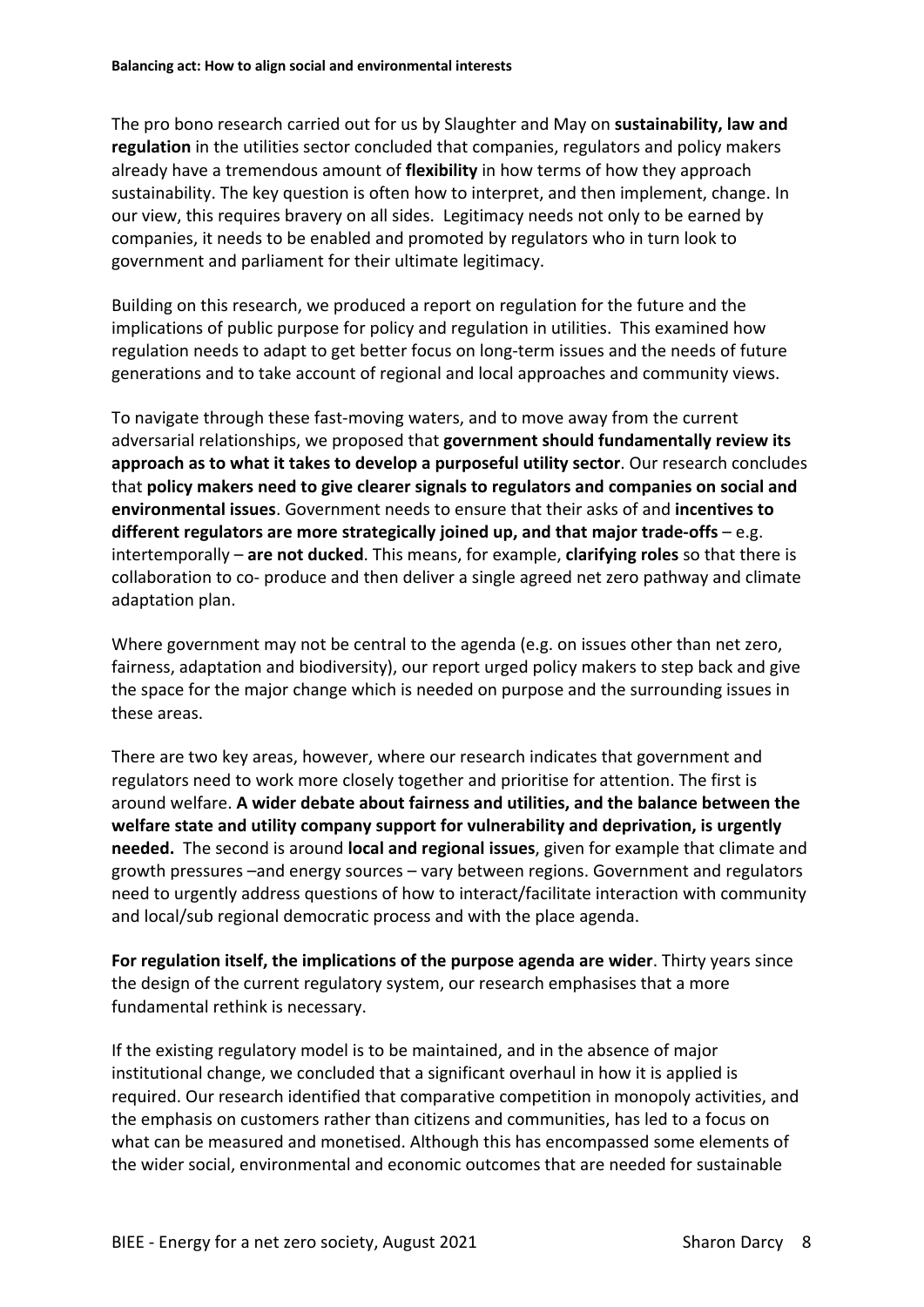wellbeing it can also act in opposition to others, where monetary values and comparison across companies are not readily available and/or where community engagement plays an important co-invention role. **Econometric models – particularly when backward looking – and detailed, prescriptive outcome measures have exacerbated short-termism and dampened innovation**.

The regulatory process desperately needs a **clear voice for the long term** and regulatory processes need to be overhauled to take account of long-term issues. Our research has indicated that intergenerational issues and pathways to net zero and adaptation cannot be conducted principally through 5- year price reviews: the incentives to put difficult decisions off have time and again been shown to be simply too great. We need a fundamentally new process of **'adaptive planning' and a recognition that 'one size doesn't fit all'.** 

Our research indicates that regulators have also become risk averse and softer issues, such as engagement, governance, culture and non-competitive approaches including partnerships and collaborations, have been neglected. To deliver wider social value, and cope with disruption, **regulatory culture needs to become as purposeful as that of utility companies.** The current degree of emphasis on comparative competition, econometric models and multiple targets cannot create enough space for companies to fully move in the purposeful direction.

**Safe spaces** need to be created for company / regulator dialogue, free of the series of 'oneshot games' – and mutual distrust – which plague sectors like energy at present. Regulators should take those parts of company business plans which are high on social content and relatively low on bill impacts out of the price review process – or more specifically that part of the process which is based around comparative competition and econometrics. Where done properly, **customer/citizen engagement, community facing approaches such as deliberative I, local negotiated agreements and organisational forms such as Community Interest Companies are all better and more legitimate solutions for these kinds of issues**. There is also growing evidence – which has accelerated with the Covid-19 epidemic – of the non-monetised value communities place of the natural world.

Regulation is not standing still. Regulators are already clearly changing their approaches to flex and meet environmental and social challenges but the jury is still out on how much difference this will actually make on the ground. In our view, change needs to be much more strategic and systematic and create what Chief Ombudsman Matt Vickers has termed 'an infrastructure of trust' – between regulators and companies and between customers/ citizens and companies.

An important corollary to this is that government must recognise that **regulators will need to experiment/innovate and that this inevitably carries some risk** – by its nature not all innovation will work. Regulators need the space and the permission to loosen the reins in some areas and delegate assurance and decisions to third parties – including local communities. This also applies to how the NAO, CMA, Departmental Select Committees and the Public Accounts Committee approach the agenda.

Our **recommendations** for change include.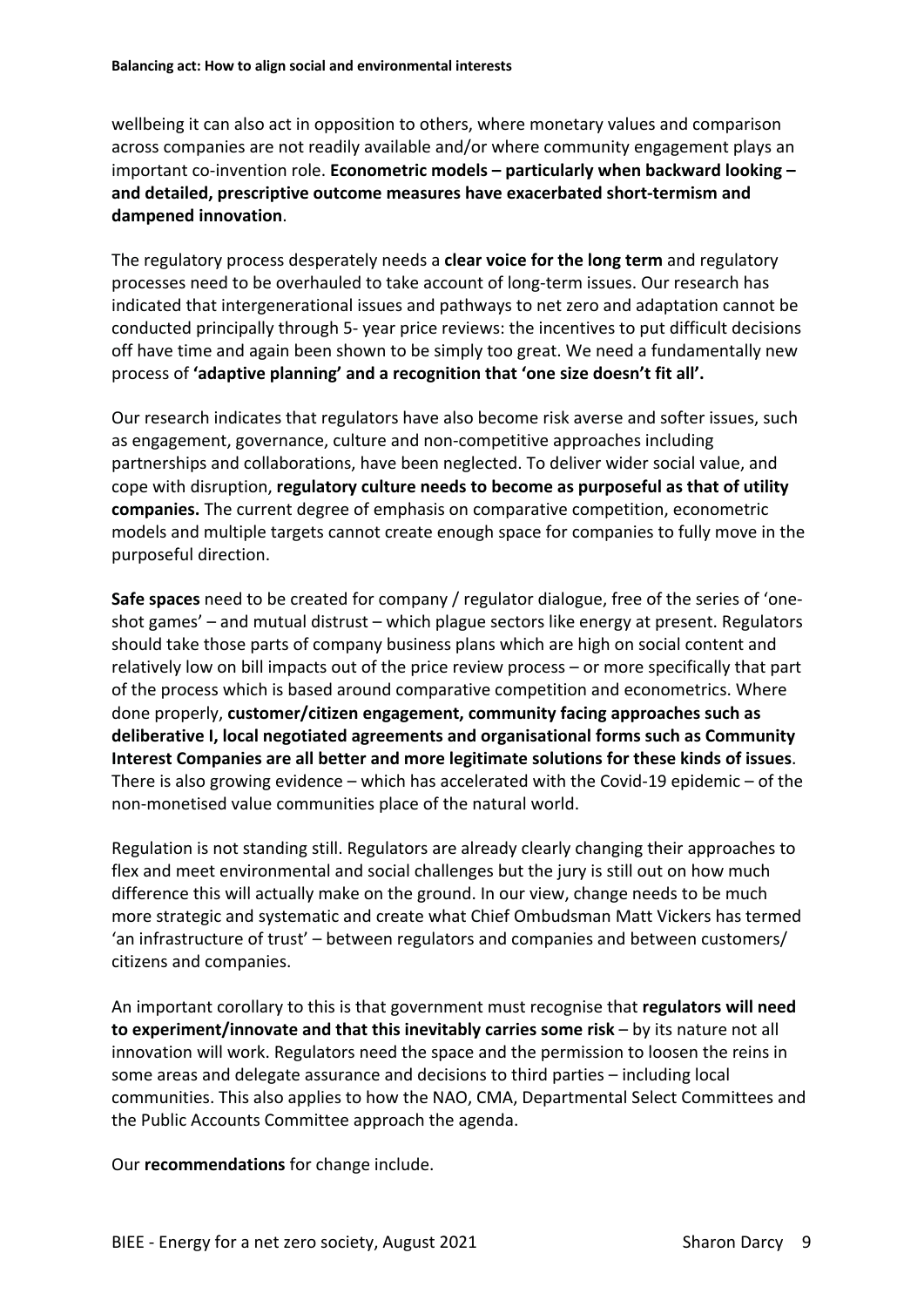- 1. **Purposeful approaches**: Companies need to adopt the purposeful business agenda as a strategic vision and to drive a public value culture and regulators and Government need to work with and foster this shift.
- 2. **Trust, culture and principles:** A comprehensive package of measures is needed to create a fundamentally different culture on all sides. Government, regulators and companies need to work hard to build safe spaces for mature discussion of difficult issues. A new set of 'Sustainability Principles' for economic policy and regulation is needed to create the appropriate values and norms for purposeful business.
- 3. **Who pays for welfare:** Government needs to urgently clarify how it sees the balance going forwards between the welfare system and utility company support for people in fuel and water poverty and who cannot afford to access broadband, now and in the future. The debate of who pays – bill-payers or tax-payers – cannot be ducked any longer.
- 4. **Citizen interests**: Policy and regulation in utilities needs to move from a focus primarily on consumer interests to also include citizen interests. All parties need a significant reappraisal of the role of place, local democracy and communities in utilities, particularly where these are place-based anchor institutions in a local area.
- 5. **Price reviews:** Regulators should only do those things through formal price reviews which cannot be done well through other routes. They should take those parts of company business plans which are high on social/environmental content – particularly if hard to monetise – and relatively low on bill impacts – out of the price review process (where this is based around comparative competition, outcome incentives and econometrics).
- 6. **The NAO and CMA:** These two bodies need to coinvent and reinvent how they interact with regulators on the purposeful agenda, to allow regulators to adopt a more permissive approach without facing reputational damage where properly considered innovation/experimentation does not ultimately deliver the benefits hoped for.
- 7. **Adaptive planning:** A fundamentally new process of 'adaptive planning' is needed with future thinking and scenarios at the heart of infrastructure investment plans and plans which deliver over multiple price control periods.
- 8. **Beyond 5-year price reviews:** A significant reappraisal of the economic regulatory approach to long-term infrastructure is required.
- 9. **Regulatory duties:** at a minimum Ofgem, Ofwat and Ofcom should all have net zero statutory duties. Ofgem and Ofcom should also have climate resilience and adaptation duties, in the same way that Ofwat currently has.
- 10. **Strategic Policy Statements**: Government should widen its use of Strategic Policy Statements to regulators, including to: ensure that long-term issues are not deferred unnecessarily; require improved liaison with Local Authorities and directly elected mayors; and direct more *strategic* inter-regulator working on systems issues, such as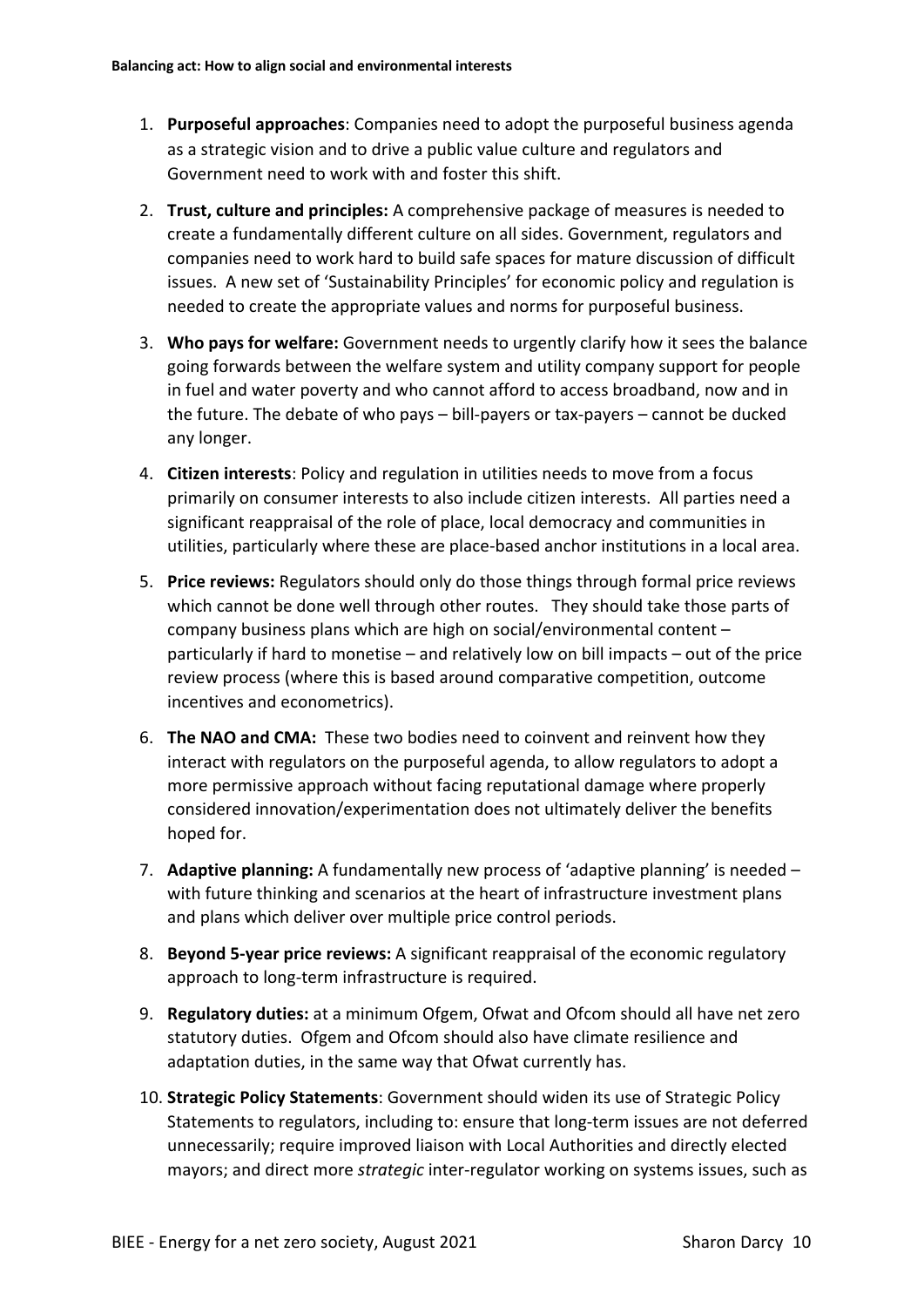climate and resilience, and common issues, like culture and governance – where there is an opportunity to more widely leverage the work of the Financial Reporting Council.

- 11. **Levelling up and utilities**: There is scope for a piece of freestanding government sponsored work looking dispassionately at the regional and sub regional balance of utility infrastructure assets, needs and spend.
- 12. **Climate adaptation**: Government should further develop its net zero and fairness agenda, to cover climate change impacts and wider resilience needs.
- 13. **Stakeholder engagement**: There remains a strong role for formal company level independent groups and wider company stakeholder engagement (although the remit needs to focus more on purpose, local/community engagement and fairness and culture). Taking some issues to regional or national level – via regulators and policy makers as appropriate – and using deliberative forums such as citizens' assemblies – is vital.
- 14. **Innovation:** There needs to be a much clearer pathway from innovation pilots to industry wide change and more testing of behavioural approaches.
- 15. **Third-party assurance:** Regulators should institutionalise a significant role for third party and risk-based assurance, concentrating instead on the things only regulators can do well, thereby deescalating at least part of the current regulator/company tension.
- 16. **Licence conditions:** regulators should consult their sectors on whether to amend utility company licence conditions to cover public purpose.
- 17. **Diversity:** Government and regulators should work together to ensure that regulator boards and senior management are, and are seen to reflect, the full range of regulatory duties. They need to contain genuine diversity of skills and of approach, thinking and culture. Appointment should, however, always be on merit.
- 18. **Regulatory co-ordination:** Regulators need a fundamentally more *strategic* joined up approach across sectors, based on recognition and understanding of system interactions and co-resilience.

#### **Conclusions**

To navigate disruption across society as we move to net zero will require a very different set of tools and approaches than has been the case in the energy sector in the last thirty years. We need to place far greater emphasis on culture and behaviours than in the past if we are to cope with ambiguity and uncertainty and get the behaviour change needed by all actors at the scale and pace required.

Sustainability First's wider research has absolutely recognised the need for technological change and the introduction of wider mechanisms and 'hard levers' such as carbon taxes to deliver net zero. However, without also taking account of culture, behaviours and mindsets, it will be difficult to build public support for decarbonisation and to make some of the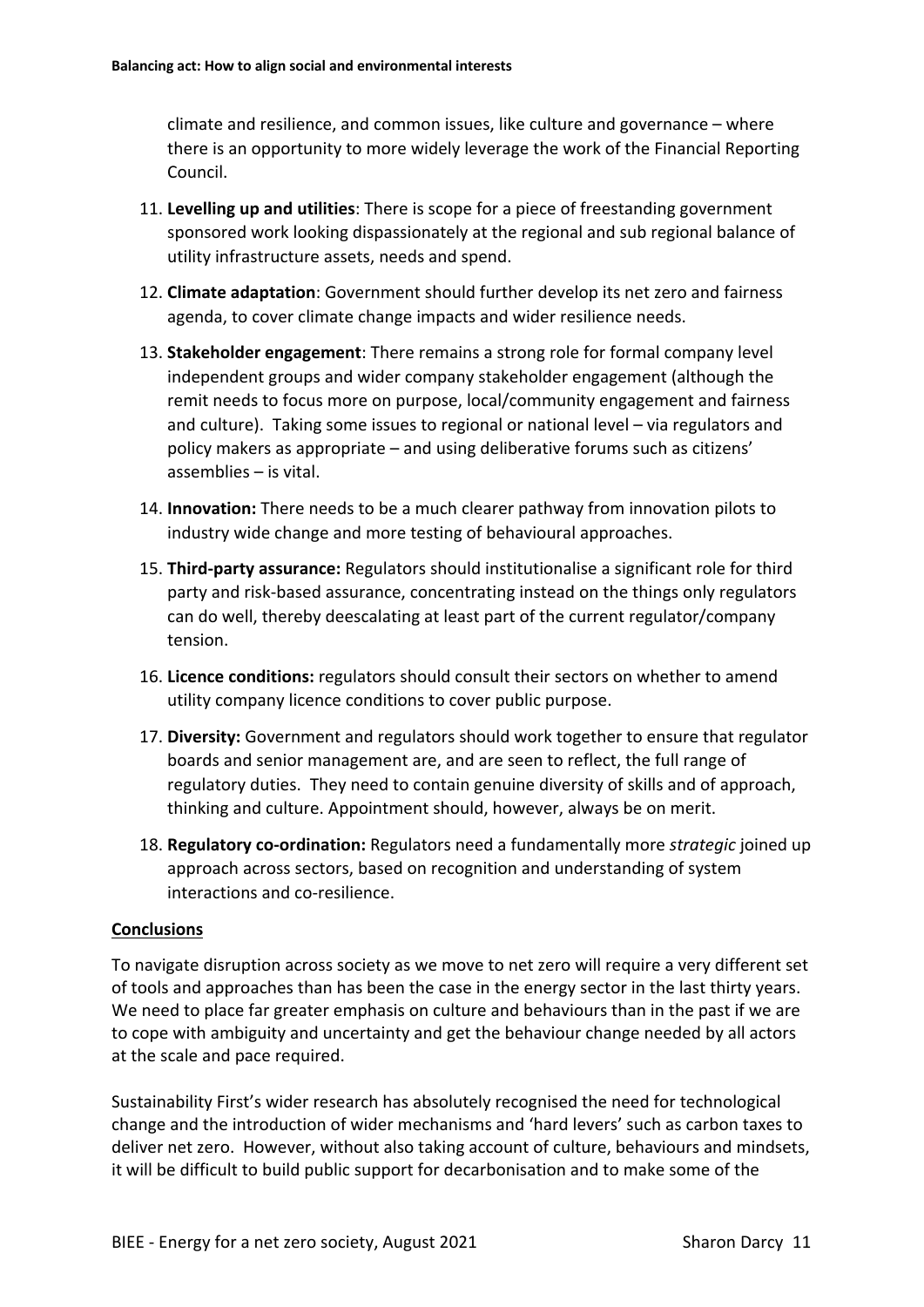difficult ethical trade-offs that will be required, both within and between generations, going forward.

Our research for the Fair for the Future project has identified an acceptance of the importance of these issues on the part of many energy businesses; often triggered by investors and wider stakeholder pressure. However, there is a way to go in some companies before approaches to purposeful business are fully embedded – and there is a real risk of green wash.

For meaningful change to happen, we have identified the need for policy and regulatory frameworks to also change to support the purposeful business agenda and help maximise public value creation. We are encouraged by the shifts starting to take place but these are not happening at the scale and pace required to deliver on net zero and other agendas. There is much that the energy sector can learn from others here, in particular the work that has been done to further public purpose in the UK water sector.

To help support the culture change needed and encourage more dynamic decision making and work across sectoral and system boundaries, Sustainability First has recently launched its **'Sustainability Principles'** project. This aims to:

**1. Support the paradigm shift** in mindsets starting to take place in regulators, policy makers and companies in essential services so through their culture and processes they take a fundamentally different and more sustainable approach.

**2. Encourage and inspire employees and leaders in essential services** to think big about sustainability (eg around the future roles of utility businesses) and strategically embed the changes that are starting to occur throughout their organisations.

**3. Develop and test a set of Plain English 'Sustainability Principles'** that can be practically understood, applied and adopted by economic decision makers as a key part of a consistent measurement framework for sustainable change.

The project will address some of **the gaps identified in our previous work (the '4 I's'):**

- **Influence** How companies, regulators and policy makers are influenced by external factors – do they engage with a wide enough range of stakeholders to understand how emerging social and environmental risks and opportunities can become material?
- **Interaction –** How companies, regulators and policy makers interact (both within and between sectors) - in the past, approaches to sustainability have often been siloed and not systematically embedded into core strategic economic decision making, including around roles and responsibilities.
- **Interpretation –** How the law and regulation are interpreted for thirty years, economic decision making has been narrowly framed and has suffered from both the tragedy of the horizon and tragedy of the commons. It will take time to overcome existing behavioural biases and the power of precedents to get the change in mindsets, culture and attitudes needed for the transformational shift necessary for sustainability.
- **Implementation –** How policy and regulation are implemented in practice – measurement and reporting are starting to change but these need to be accompanied